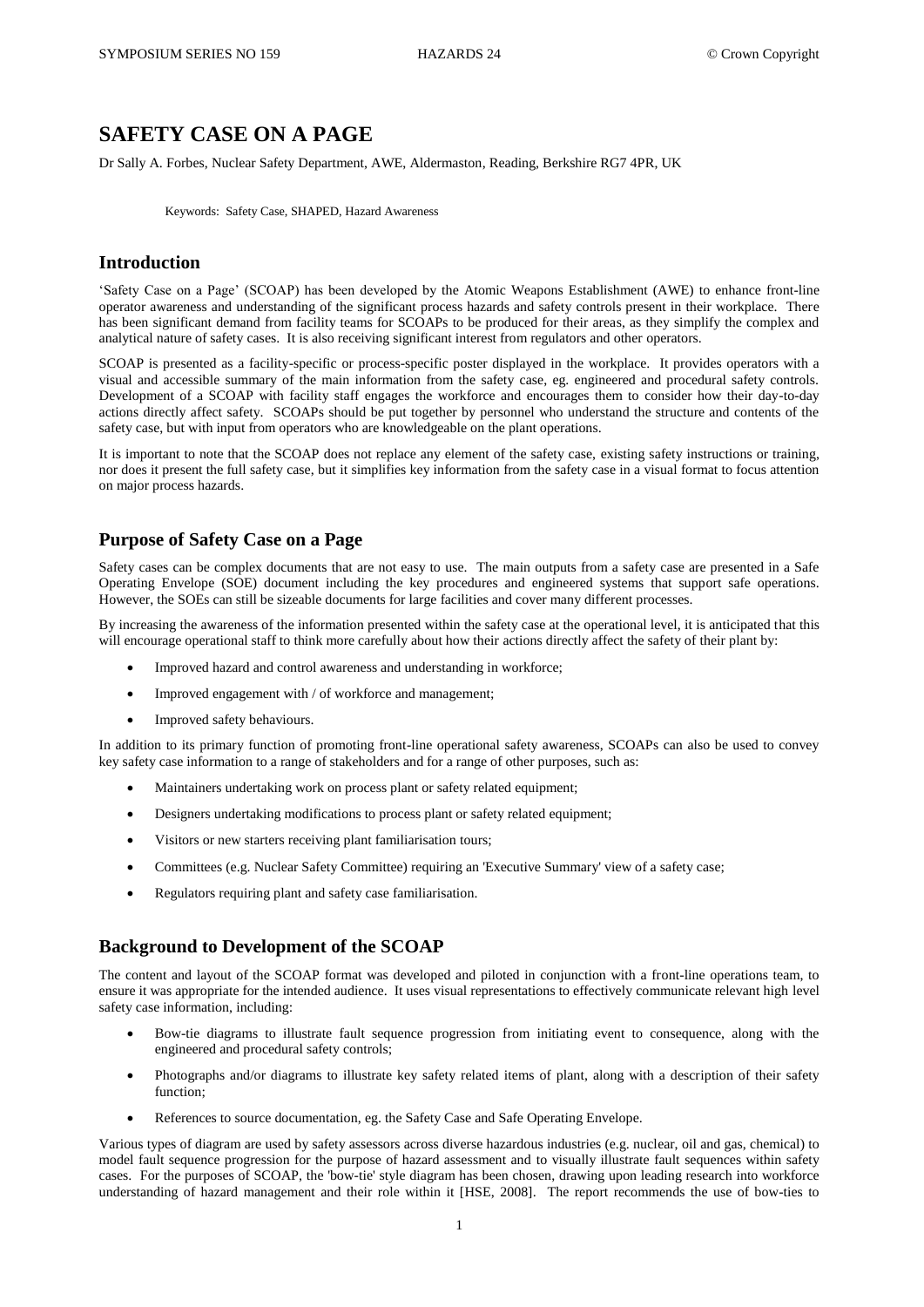present the major hazards of the facility in such a way as to facilitate workforce understanding of hazard management and their role in it.

In addition, the bow-tie style diagram was chosen as the most appropriate form of illustration through consultation with principal stakeholders (i.e. the bow-tie diagram was judged by front-line workers and other facility personnel to provide the most easy to understand and, hence, user friendly presentational format).

In addition, SCOAP also implements a number of key lessons learned identified from major accident investigations, such as:

- Presenting safety case information in a form that is SHAPED: 'Succinct, Home-grown, Accessible, Proportionate, Easy to understand and Document-lite (SHAPED)' [Haddon-Cave, 2009].
- Focusing attention on the major process hazards and controls, to supplement the consideration of occupational safety [National Commission, 2011].

## **Applicability to Different Facilities and Hazards**

The SCOAP process has been applied to all facilities that are covered by a safety justification, i.e. a Safety Case for nuclear facilities or a Safety Basis for non-nuclear facilities.

They address all applicable hazards, e.g. nuclear (criticality), radiological (ionising and non-ionising radiation), explosives, chemotoxic, industrial/conventional, environmental, etc.

The process for producing a SCOAP is based on the utilisation of information contained in a safety case. The SCOAP is aimed principally at operational facilities, and thus is based on the operational safety case. However, the concept could be applied at any stage of a facility's lifecycle (e.g. based on the safety documents for concept / detail design, modifications or decommissioning). SCOAP may be produced for a facility as a whole, or for each different process area of a facility, and is displayed locally within the facility (i.e. on the wall).

## **Structure of a SCOAP**

The template for Safety Case on a Page is shown in Figure 1. The format and layout of the template (i.e. the shapes, colours, degree of information, etc.) has been adopted for all SCOAPs to ensure consistency across AWE's facilities.

It is in a format that summarises the following information from the safety case required to operate a facility safety, in a style that is easily accessible:

- Main hazards and fault sequences;
- Main engineered equipment necessary for safe operation;
- Key safety actions necessary for safe operation;
- Signposts safety case implementation documents.

The terminology used must be suitable for the audience. It is therefore important that information extracted from the safety case documentation is not 'cut and pasted', but is reviewed for its suitability for the SCOAP.

A SCOAP consists of four main elements (shown in Figure 1), as follows.

#### **a) Bow-Tie Diagram Area - Illustrates the key initiating events (i.e. what can go wrong) and the subsequent hazardous events and potential consequences, along with key preventative / mitigating safety controls.**

The bow-tie diagram presents high level (summary) information on the main fault sequences associated with the process, as given in the safety case for the facility.

For each of the selected faults, this will include:

*What can go wrong?*

The initiating event of the fault sequence (or threat to the process).

*What safety controls PREVENT the hazardous event from occurring?*

The main engineered and/or procedural safety measures that prevent the fault from progressing from the initiating event to a hazardous event, as stated in the safety case (Fault/Protection Schedule, Hazard Analysis).

*Hazardous Event*

A statement of the fault in simple terms, which would occur if the preventative safeguards have failed (e.g. loss of containment, criticality), i.e. the point at which control is lost.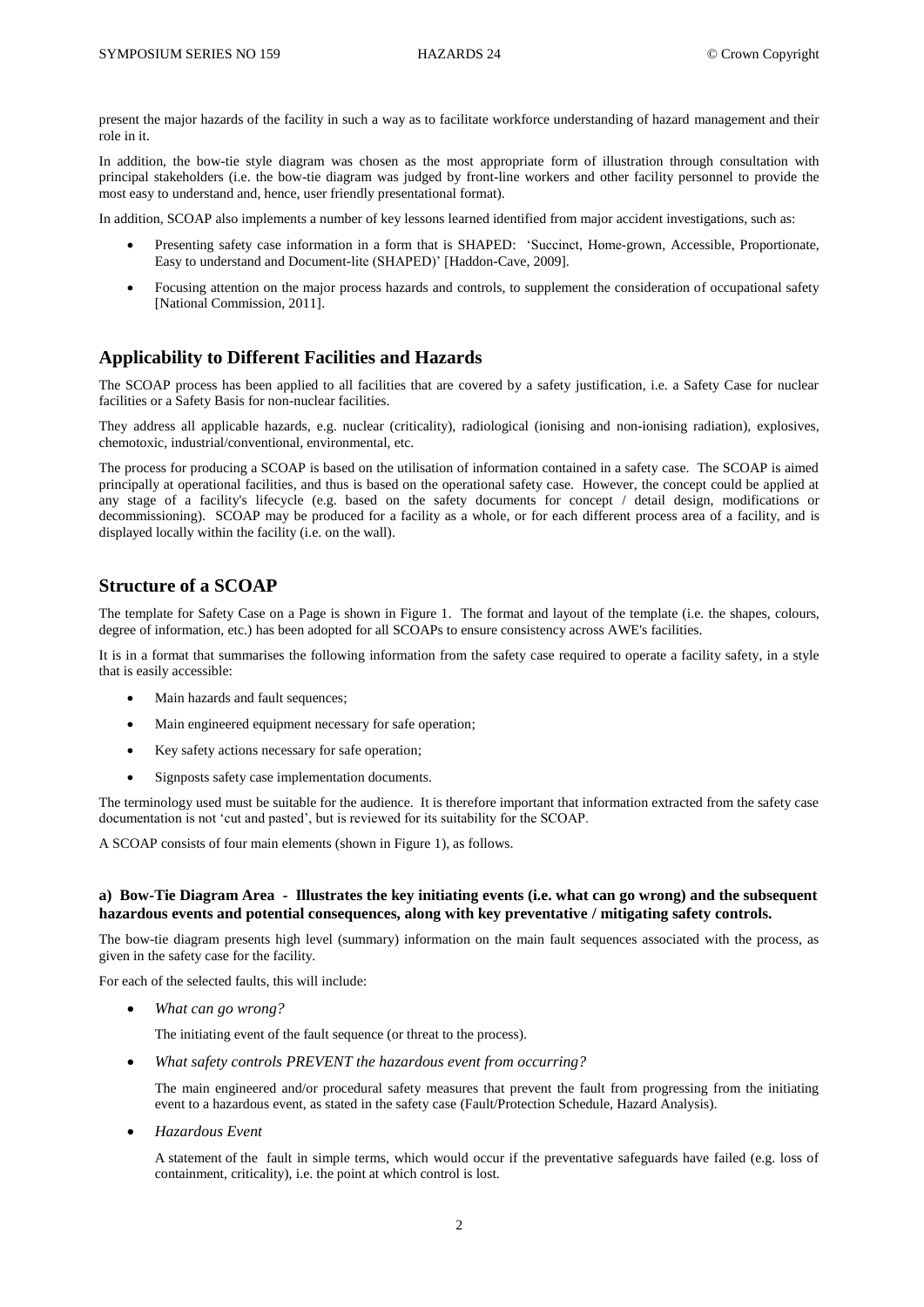*What safety controls MITIGATE the hazardous event?*

The main engineered and/or procedural safety measures that reduce the potential worst case (i.e. unmitigated) consequences of the fault to a tolerable level, as stated in the safety case (Fault/Protection Schedule, Hazard Analysis).

*Consequence*

The potential unmitigated effect of the fault, should preventative and mitigative safety measures fail, as stated in the safety case (dose assessments, assessments of health impacts). Consequences are expressed in terms of harm to people (workers or members of the public) or the environment, and can be radiological, chemotoxic or conventional in nature.

#### **b) Pictorial Area - Illustrates key safety controls on the plant and their associated safety functions.**

To avoid the reproduction of significant amounts of process/plant description included within the safety case, each SCOAP incorporates a pictorial area that includes some form of visual aid to assist the user of the SCOAP in understanding the physical scope of the main process plant or equipment covered.

The content of the pictorial area could take various forms and, in most cases, will be in the form of a photograph. Alternative forms could be 3D layouts, building plans, etc.

The pictorial area consists of two main elements, as follows:

*Central Overview Illustration;*

This element shows the main process plant or equipment with which the faults identified in the bow-tie diagram are associated. The overview illustration shows the system level view of the subject process plant or equipment, not the component level view.

*'Pop-out' Illustrations;*

The pop-out illustrations around the central picture draw out the main safety related controls (engineered or procedural) that are identified in the bow-tie diagram.

The aim is to provide detailed views of safety related controls, such that any user of the SCOAP can physically locate the SSCs important to safety. Each pop-out illustration is accompanied by a statement of the safety function(s) provided by the controls highlighted.

#### **c) Information Area - Presents the key Facility Safety Case information and associated references.**

In order to highlight key safety related information from the safety case within the SCOAP, the bow-tie diagram and pictorial area are accompanied by a small summary information area, which may include the following:

- The title of the facility and process area covered by the SCOAP;
- A summary of the main hazards (e.g. radiation, explosives, etc), with relevant hazard symbols, as defined under the applicable regulations, e.g. COSHH, CHIP, etc;
- A list of all (or key) associated Operating Instructions;
- A list of all associated Operating Rules;
- A list of all requirements for direct supervision by a Duly Authorised Person (DAP);
- A reference to the Safe Operating Envelope section of the safety case.

#### **d) Key & Configuration Control Area - Identifies the Facility Safety Case issue on which the SCOAP is based, along with signed ownership of SCOAP by process supervisor.**

This area includes a document issue box recording the SCOAP issue and facility safety case issue on which the SCOAP is based. The SCOAP should then be configuration controlled against any changes to the plant or the safety case, and reviewed on a regular basis to ensure it remains current.

The document issue box includes the signature of the 'Process Owner/Lead' to highlight ownership of the document by the key stakeholder. It should be re-issued if there is a new Process Owner/Lead, to promote ownership and understanding of the content.

Adjacent to the document issue box, a key for the identification of engineered and procedural safety controls is provided.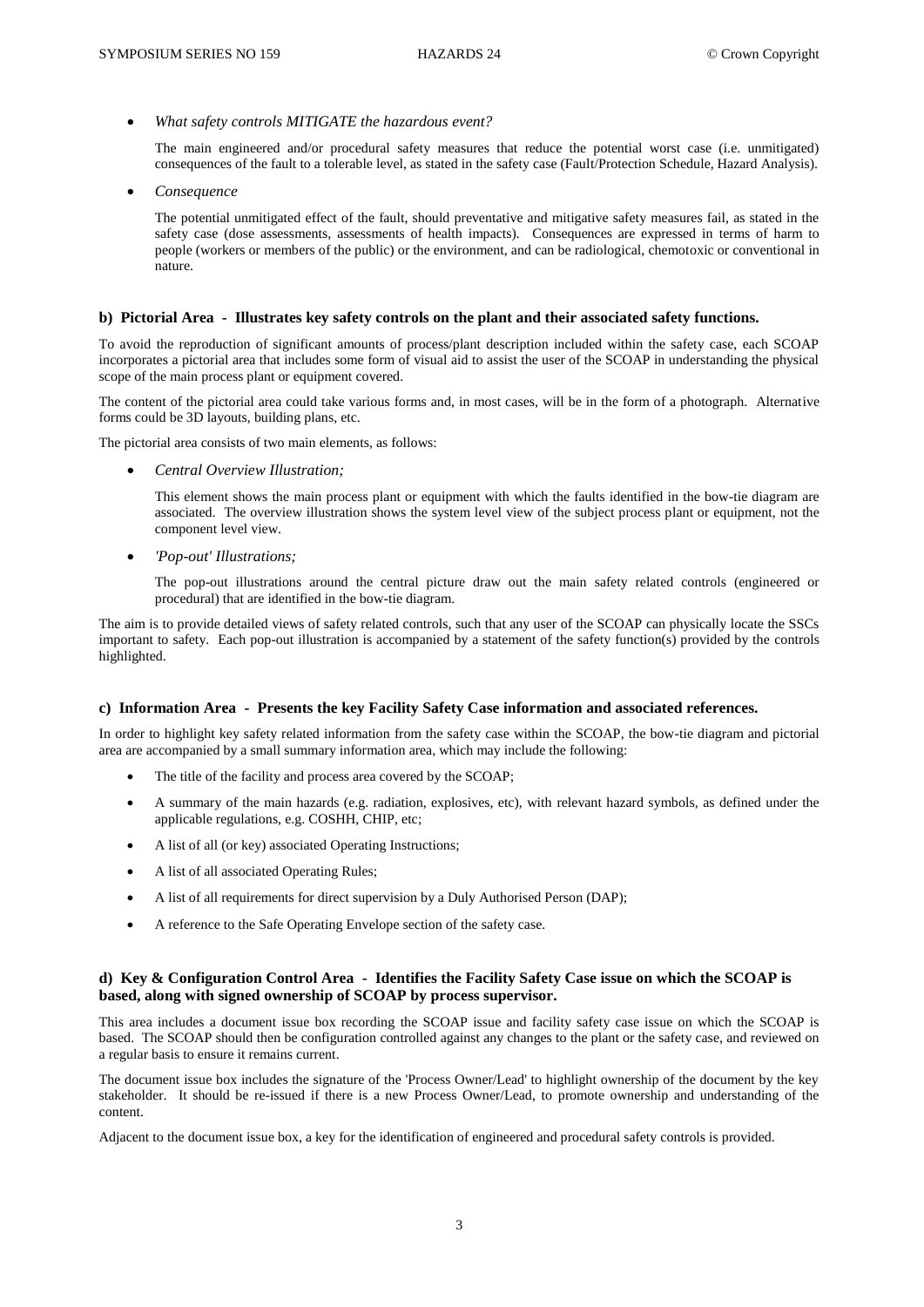## **Specific Benefits of Implementation of SCOAPs across AWE**

Over one hundred different SCOAPs have been produced across both nuclear and non-nuclear facilities at AWE and rolled out to the workforce. Feedback has illustrated number of specific benefits seen.

*It has improved engagement with the workforce:*

- Facility personnel have actively wanted to produce SCOAPs and most work undertaken has been as a result of "pull" from the facilities.
- The concept of SCOAP is easy to understand and apply, with many facilities producing their own with minimal assistance from the central safety team.
- The range of personnel involved has encompassed: operators, supervisors, facility managers, assurance managers, safety case managers and facility engineers.

*It has also made people think about how the safety case is constructed:*

- The clarity of safety documents whether it is easy to follow through from hazards to controls in a logical way (ie. traceability).
- The structure of the safety argument and safety measures.
- It illustrates the depth of the safety argument (ie. number of controls).
- Whether there is consistent use of terminology (eg. fault scenario, equipment names).

*There has been an enhanced awareness and understanding of engineered and procedural systems:*

- Operators may know there is a system there, but not fully appreciate its safety function as it would only operate following a fault.
- Operators may know a particular step in a procedure had to be done, but hadn't appreciate what the hazard would be of not doing it.
- In one or two cases, it identified equipment not included in the safety case, but known support safety.
- Instances of mitigation identified in the safety case, that probably would not be used in that particular fault scenario.

## **Summary of General Benefits of Implementation of SCOAPs**

To summarise, the benefits of the SCOAP process and posters go a long way to achieve the aim to present the major hazards of the facility in such a way as to facilitate workforce understanding of hazard management and their role in it, by:

- Providing a visual and accessible summary of the safety case output.
- Promoting a wider understanding of the main process hazards and controls.
- Making operators more aware of the safety significance of their day-to-day actions.
- Enabling greater operator involvement in safety discussions.
- They can be used as an effective training and awareness tool.
- Presenting safety case information in a form that is SHAPED. (Lesson learned from Nimrod accident investigation).
- **S**uccinct **H**ome-grown **A**ccessible **P**roportionate **E**asy to understand **D**ocument-lite
- Focusing attention on the major process hazards to supplement consideration of conventional safety. (Lesson learned from Deepwater Horizon accident investigation).

### **References**

[HSE, 2008] HSE Research Report RR637 – Optimising Hazard Management by Workforce Engagement and Supervision, 2008.

[Haddon-Cave, 2009] The Nimrod Review Report, Charles Haddon-Cave, October 2009.

[National Commission, 2011]Deepwater – The Gulf Oil Disaster and the Future of Offshore Drilling, National Commission on the BP Deepwater Horizon Oil Spill and Offshore Drilling, November 2011.